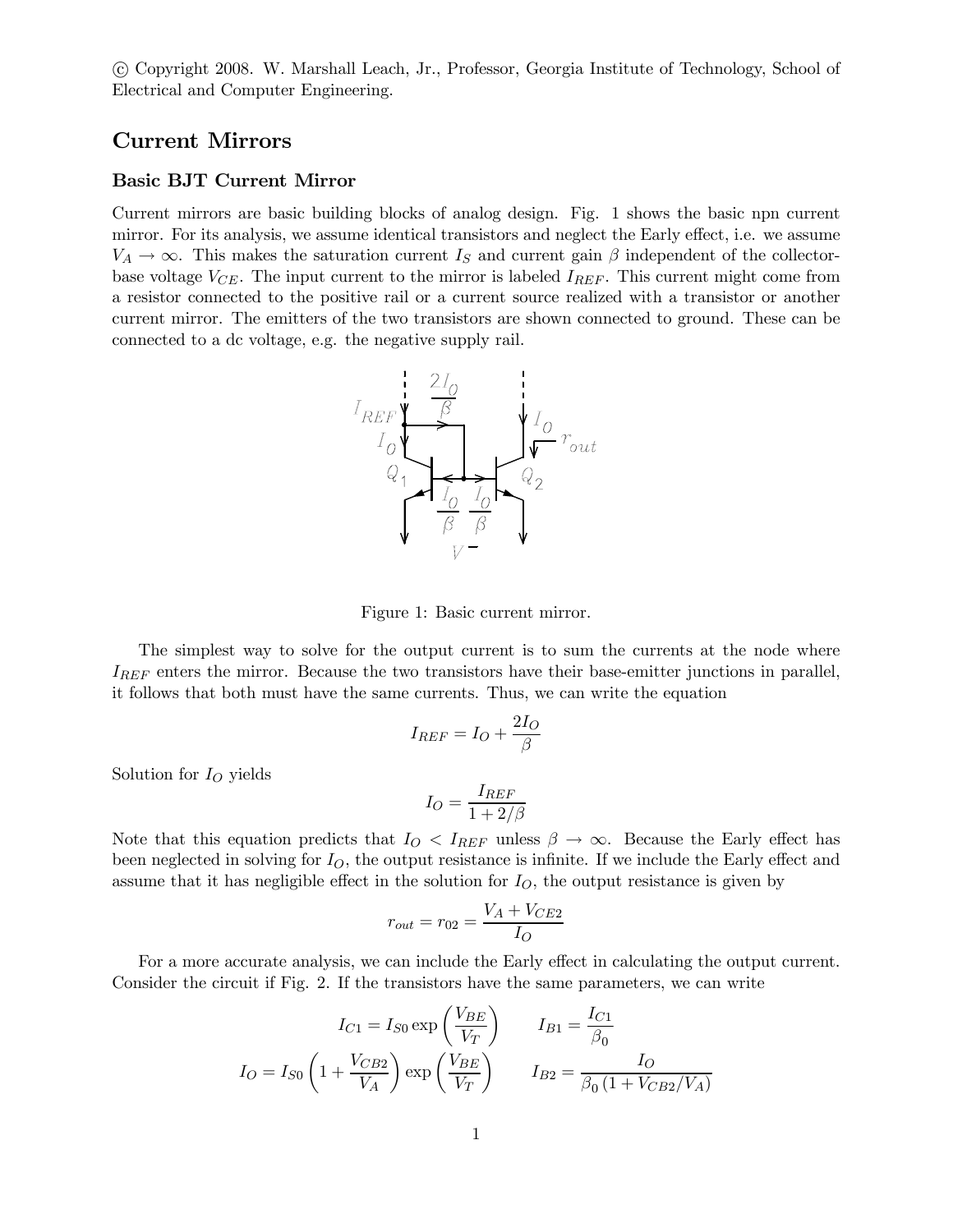By taking the ratio of  $I<sub>O</sub>$  to  $I<sub>C1</sub>$ , we obtain

$$
I_O = \left(1 + \frac{V_{CB2}}{V_A}\right)I_{C1}
$$

Note that the voltage  $V_{CB}$  is used for the Early effect, not the voltage  $V_{CE}$ . This agrees with the Ebers-Moll model for the BJT that is used in SPICE. In deriving the small-signal  $\pi$  and T models, the derivations are simplified by the use of  $V_{CE}$ . Thus  $V_{CE}$  is used in most contemporary texts for the Early effect. The correct value is  $V_{CB}$  which is used here.



Figure 2: Circuit for including the Early effect.

Summing currents at the node where  $I_{REF}$  enters the circuit yields

$$
I_{REF}=I_{C1}+\frac{I_{C1}}{\beta_0}+\frac{I_O}{\beta_0\left(1+V_{CB2}/V_A\right)}=I_{C1}+\frac{2I_{C1}}{\beta_0}
$$

Thus  $I_{C1}$  is given by

$$
I_{C1}=\frac{I_{REF}}{1+2/\beta_0}
$$

It follows that  $I_O$  is given by

$$
I_O = \left(1 + \frac{V_{CB2}}{V_A}\right)I_{C1} = \frac{(1 + V_{CB2}/V_A)}{1 + 2/\beta_0}I_{REF}
$$

Note that this equation predicts that  $I<sub>O</sub>$  can be larger that  $I<sub>REF</sub>$ . The output resistance is given above.

Note that the effect of a finite  $\beta$  is to reduce  $I_O$  but the effect of the Early effect is to increase it. Because of the Early effect, the output current can be greater than the input current. One way of obtaining a better match between the input and output currents is to use series emitter resistors on the transistors. If the current in one transistor increases, it causes the voltage across its emitter resistor to increase, which causes a decrease in its base-emitter voltage. This causes the current to decrease, thus causing the two transistors to have more equal currents. A typical value for the emitter resistors might be 100  $\Omega$ . With these resistors,  $R_{te2}$  is no longer zero so that the output resistance is increased. It is given by  $r_{out} = r_{ic2}$  which can be much greater than  $r_{02}$ .

#### BJT Mirror with Base Current Compensation

Figure 3 shows the basic current mirror with a third transistor added. The collector of  $Q_3$  must be connected to a positive reference voltage, e.g. the positive supply rail, which biases it in the active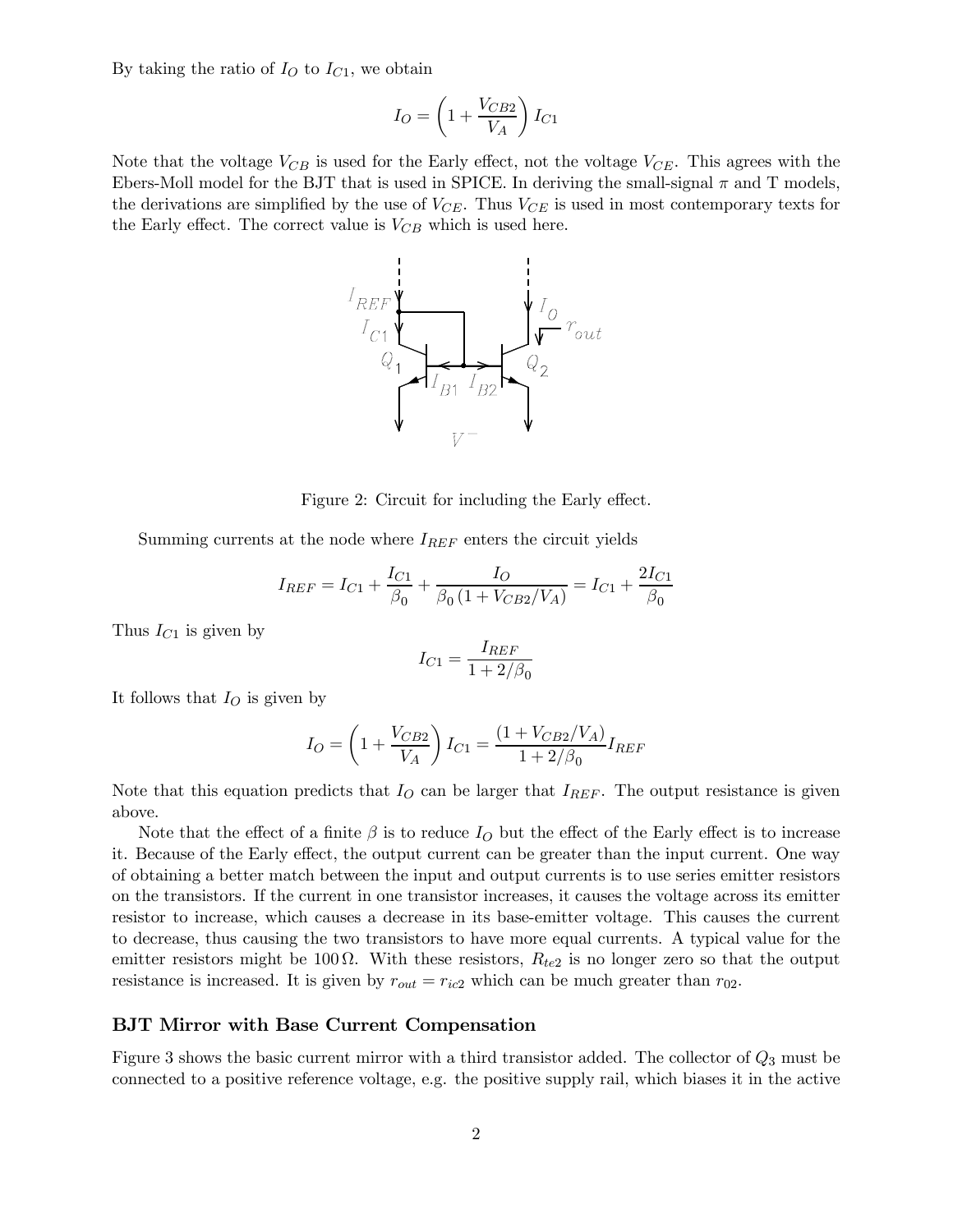mode. If we neglect the Early effect and assume all transistors are identical, we can write

$$
I_{REF} = I_O + \frac{2I_O}{\beta(1+\beta)}
$$

Solution for  $I<sub>O</sub>$  yields

$$
I_O = \frac{I_{REF}}{1 + 2/\left[\beta\left(1 + \beta\right)\right]}
$$



Figure 3: Mirror with base current compensation.

For a non-infinite Early voltage and  $V_{CB1} = V_{BE3} \ll V_A$ , it can be shown that the output current is given by

$$
I_O = \frac{I_{REF} (1 + V_{CE2}/V_A)}{1 + 2/\left[\beta_0 (1 + \beta_3)\right]}
$$

where

$$
\beta_3=\beta_0\left(1+\frac{V_{CE3}}{V_A}\right)
$$

## BJT Wilson Mirror

A Wilson current mirror is shown in Fig. 4. We neglect the Early effect in the analysis and assume the transistors to have identical parameters. The emitter current in  $Q_3$  is  $I_O/\alpha$ . This current is the input to a basic current mirror consisting of  $Q_1$  and  $Q_2$ . This current is mirrored into the collector of  $Q_1$  by dividing by  $(1+2/\beta)$ . At the node where  $I_{REF}$  enters the mirror, we can write

$$
I_{REF}=\frac{I_O/\alpha}{1+2/\beta}+\frac{I_O}{\beta}=I_O\frac{1+\beta}{2+\beta}+\frac{I_O}{\beta}
$$

Solution for  $I<sub>O</sub>$  yields

$$
I_O = \frac{I_{REF}}{(1+\beta)/(2+\beta)+1/\beta}
$$

The advantage of the Wilson mirror over the current mirrors examined above is that it has a much higher output resistance. This is caused by two positive feedback effects. To see how this occurs, suppose a test current source is connected between the mirror output and ground. If the source delivers current to the output node, the voltage increases. This causes a current to flow through  $r_{03}$ , causing the emitter voltage of  $Q_3$  and the base voltage of  $Q_1$  to increase. The increase in voltage at the emitter of  $Q_3$  causes its collector voltage to increase because  $Q_3$  is a common-base stage for an emitter input. Because  $Q_1$  is a common-emitter stage for a base input, the increase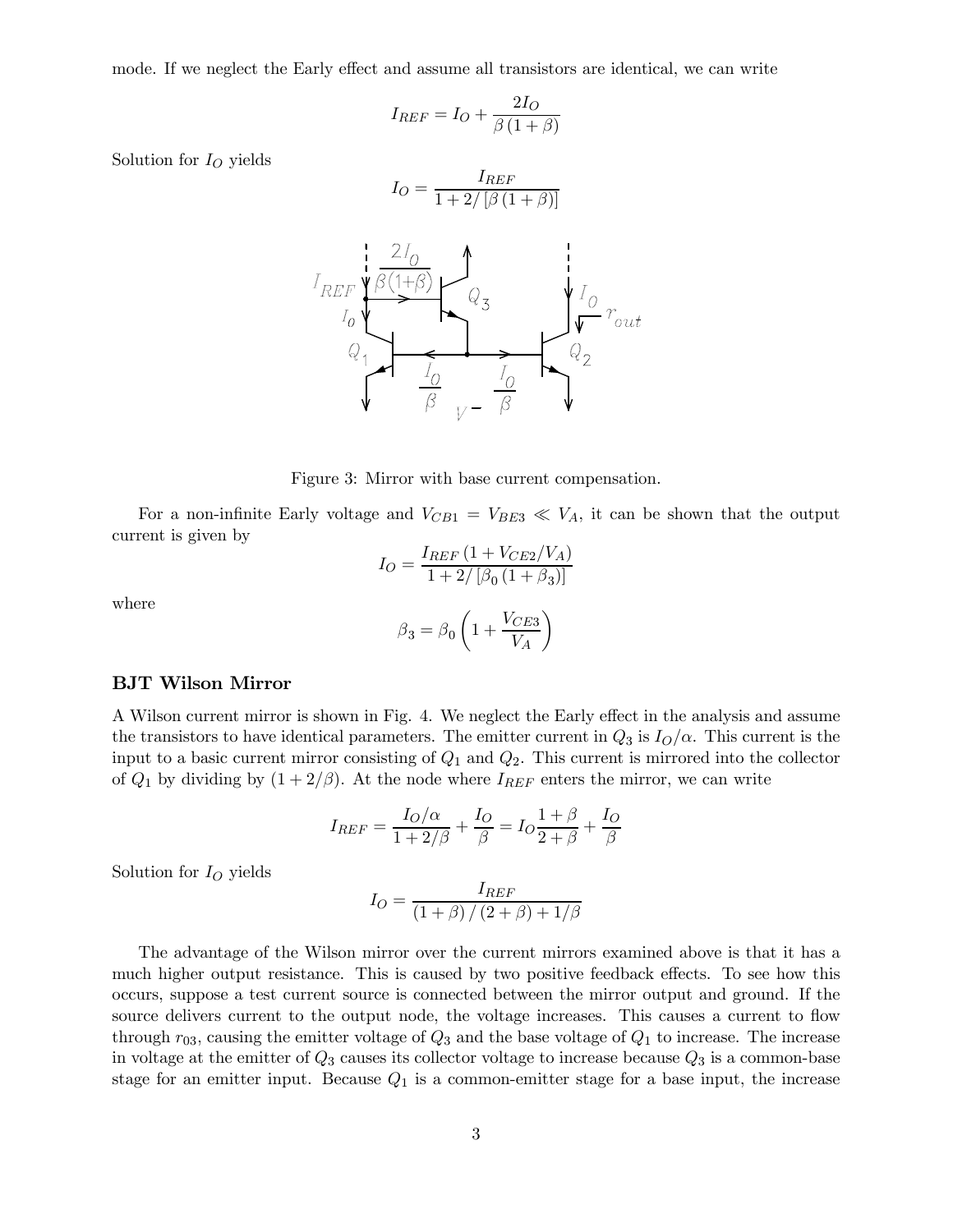

Figure 4: Wilson mirror.

in voltage at its base causes the collector voltage of  $Q_1$  and the base voltage of  $Q_3$  to decrease. Because  $Q_3$  is a common-emitter stage for a base input, the decrease in voltage at its base causes its collector voltage to increase. Thus there are two positive feedback effects which cause the collector voltage of  $Q_3$  to increase to a larger value. Because  $r_{out}$  is the ratio of the collector voltage of  $Q_3$ to the current in the test source, it follows that the output resistance is increased.

## BJT Low-Level Mirror

The circuit shown in Fig. 5 is a low-level current mirror. It can be used when it is desired to have a much lower output current than input current. For the analysis, we neglect the Early effect, assume identical transistors, and assume that  $\beta \to \infty$ . We can write

$$
I_{REF} = I_S \exp\left(\frac{V_{BE1}}{V_T}\right) \qquad I_O = I_S \exp\left(\frac{V_{BE1} - I_O R_E}{V_T}\right)
$$

By taking ratios, we obtain

$$
\frac{I_{REF}}{I_O} = \exp\left(\frac{I_O R_E}{V_T}\right)
$$

This equation cannot be solved for  $I_O$ . If  $I_{REF}$  and  $I_O$  are specified, it can be solved for  $R_E$  to obtain

$$
R_E = \frac{V_T}{I_O} \ln \left( \frac{I_{REF}}{I_O} \right)
$$

As an example, suppose  $I_{REF} = 1 \text{ mA}$ ,  $V_T = 25 \text{ mV}$ , and  $I_Q = 50 \mu\text{A}$ . It follows from this equation that  $R_E = 1498 \Omega$ . The effect of this large a value of  $R_E$  on  $r_{out}$  is to make it greater than  $r_0$ . To calculate  $r_{out}$ , we must know the small-signal Thévenin resistance  $R_{tb2}$  looking out of the base of  $Q_2$ . Note that  $Q_1$  is a bjt connected as a diode and exhibits a small-signal resistance  $r_{01}$   $[r_{x1}/(1+\beta_1)+V_T/I_{E1}] \simeq V_T/I_{E1} = 25 \Omega$ . This is in parallel with the small-signal resistance looking up into the  $I_{REF}$  source. Thus an upper bound on  $R_{tb2}$  is 25  $\Omega$ . Let us assume  $r_{02} = 40 \text{ k}\Omega$ ,  $r_{x2} = 0$ ,  $\alpha_2 = 0.995$ , and  $\beta_2 = 199$ . It follows that  $r_{ie2} = R_{tb2}/(1+\beta) + \alpha V_T/I_{C2} = 497.6 \Omega \Omega$ . Thus  $r_{out}$  is given by

$$
r_{out} = r_{ic2} = \frac{40000 + 497.6||1498}{1 - 0.995 \times 1498 / (497.6 + 1498)} = 159.5 \,\text{k}\Omega
$$

This is larger than  $r_{02}$  by a factor of almost 4.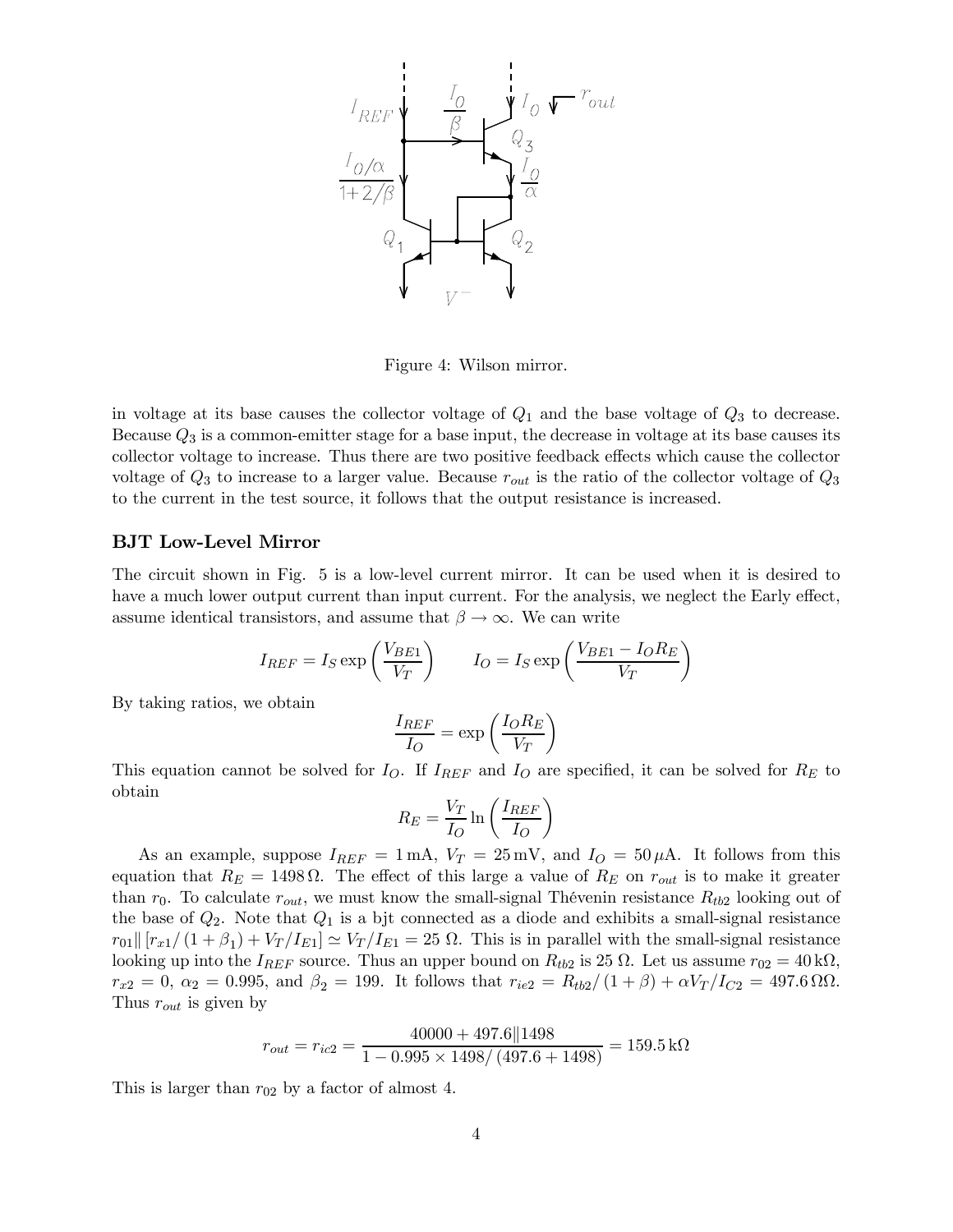

Figure 5: Low-level mirror.

### BJT Transconductance Op Amp

An example application of the current mirror is the transconductance op amp. The circuit is shown in Fig. 6. The circuit consists of an input diff amp and four Wilson current mirrors. For the analysis, we assume  $\beta \to \infty$  and  $V_A \to \infty$  for each bjt so that the output current from each mirror is equal to the input current. We assume that  $I_{ABC}$  splits equally between the emitters of  $Q_1$  and  $Q_2$ . Thus the total currents in  $Q_1$  and  $Q_2$ , respectively, are given by

$$
i_{C1} = \frac{I_{ABC}}{2} + i_{c1} \qquad i_{C2} = \frac{I_{ABC}}{2} + i_{c2} = \frac{I_{ABC}}{2} - i_{c1}
$$

The latter expression for  $i_{C2}$  follows because  $i_{c1} + i_{c2} = 0$ .

It follows from the mirrored currents that the output current is given by

$$
i_o=2i_{c1}\,
$$

If we neglect base currents and the Early effect,  $i_{c1} = i_{e1} = (v_{i1} - v_{i2})/2r_e$ , where  $r_e = 2V_T/I_{ABC}$ . Thus  $i<sub>o</sub>$  is given by

$$
i_o = \frac{I_{ABC}}{2V_T} (v_{i1} - v_{i2})
$$

It can be seen that the transconductance gain is set by the current  $I_{ABC}$ . The gain can be varied by varying  $I_{ABC}$ . Because  $I_{ABC} \geq 0$ , the circuit operates as a two-quadrant multiplier. The circuit symbol for the transconductance op amp is shown in Fig. 7.

An example application of the transconductance op amp is a circuit which generates an amplitude modulated signal. The circuit is shown in Fig. 8. Let  $v_i$  and  $I_{ABC}$  be given by

$$
v_i = V_1 \sin \omega_c t \qquad I_{ABC} = I_Q \left( 1 + m \sin \omega_m t \right)
$$

where  $\omega_c$  is the carrier frequency,  $\omega_m$  is the modulating frequency, and m is the modulation index which must satisfy  $-1 < m < 1$ .

The current  $i<sub>o</sub>$  is given by

$$
i_o = \frac{I_{ABC}}{2V_T} \, \frac{v_i R_2}{R_1 + R_2}
$$

If we assume that  $C_F$  is an open circuit at the operating frequencies, the current  $i<sub>o</sub>$  must flow through  $R_F$ . Because the second op amp forces the voltage at its inverting input to be zero, the output voltage is given by

$$
v_{o}=i_{o}R_{F}=\frac{I_{ABC}}{2V_{T}}\frac{v_{i}R_{2}}{R_{1}+R_{2}}R_{F}=\frac{I_{Q}R_{F}}{2V_{T}}\frac{V_{1}R_{2}}{R_{1}+R_{2}}\sin\omega_{c}t\left(1+m\sin\omega_{m}t\right)
$$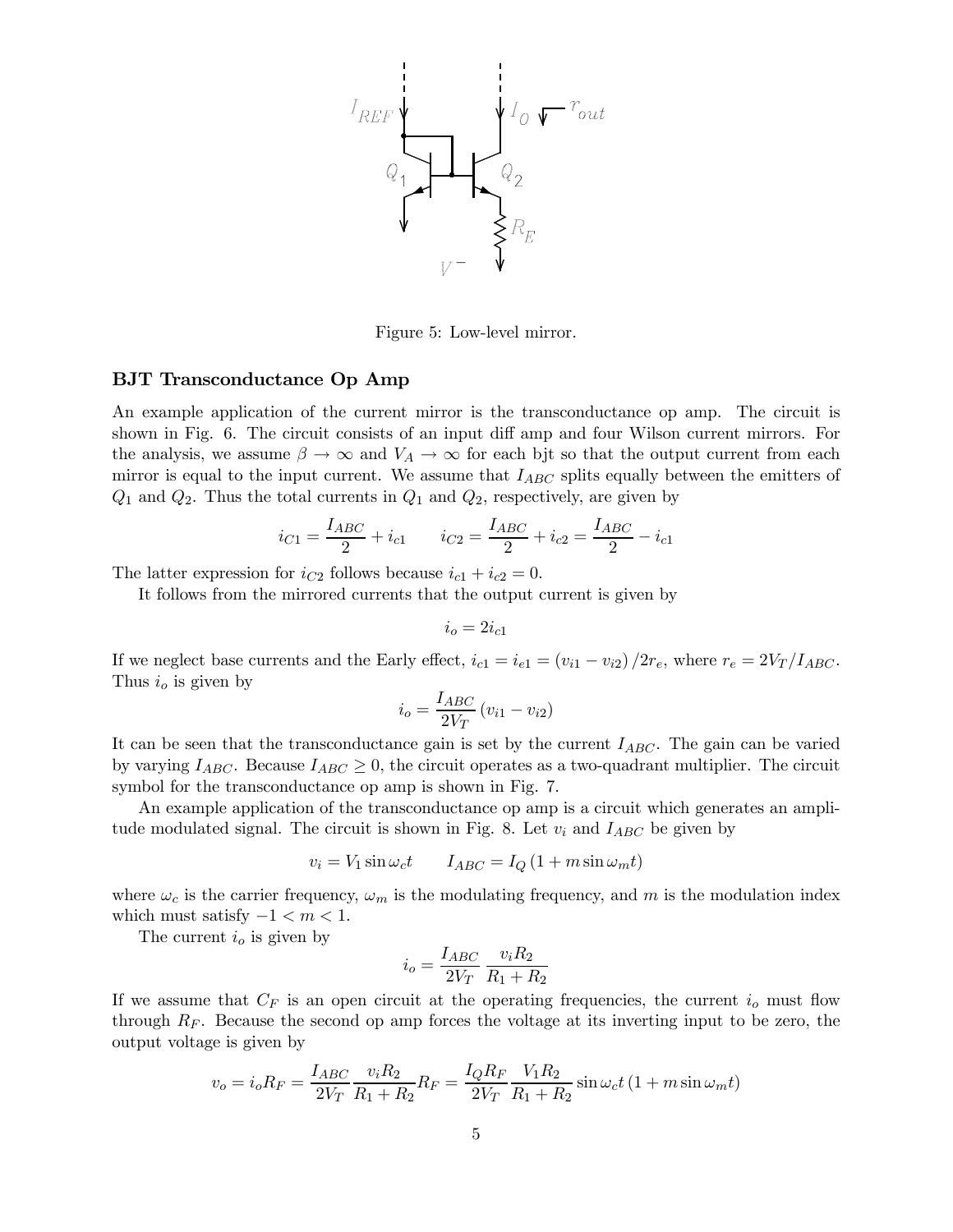

Figure 6: Transconductance op amp.



Figure 7: Transconductance op-amp symbol.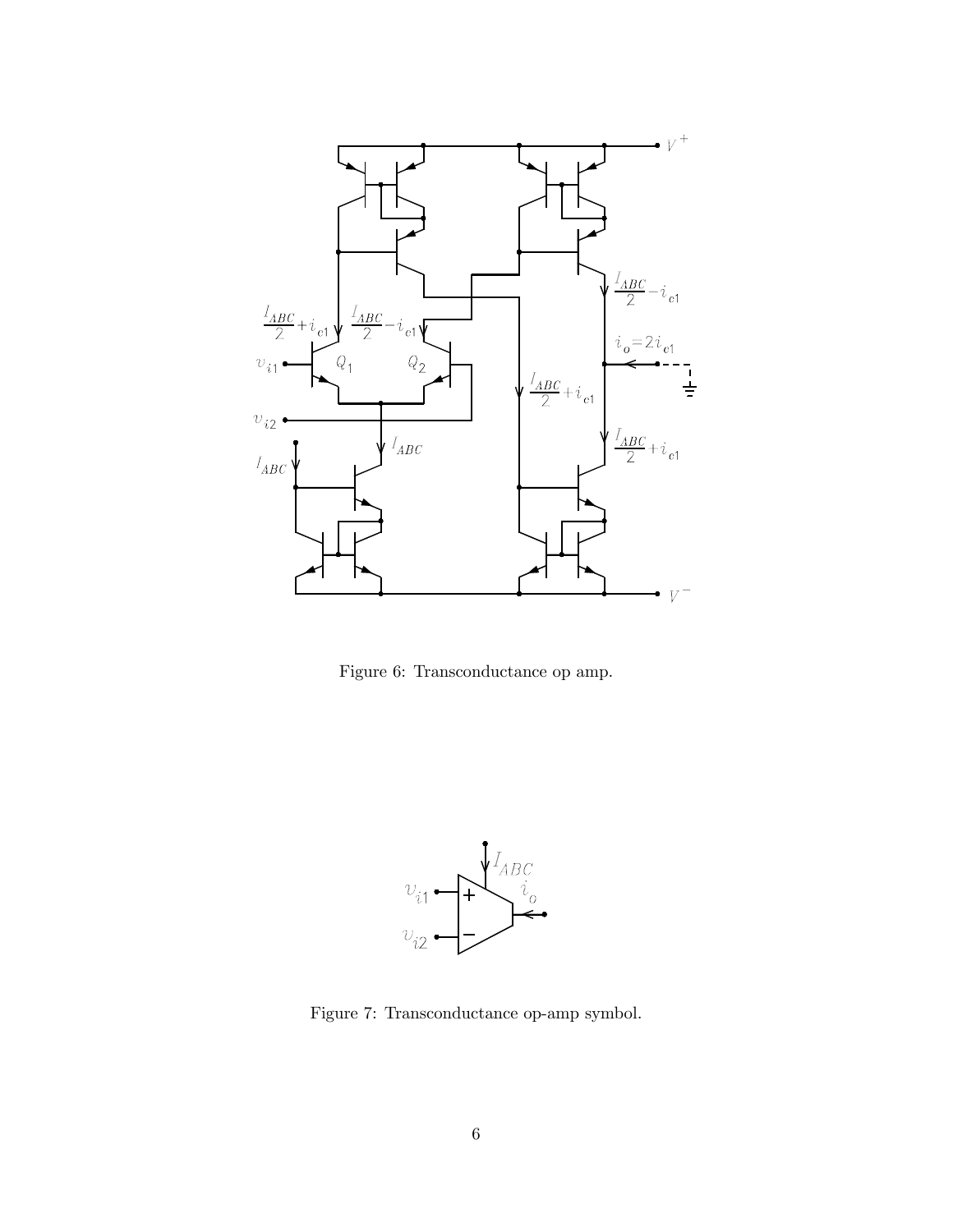

Figure 8: AM modulator.



Figure 9: AM modulated waveform.